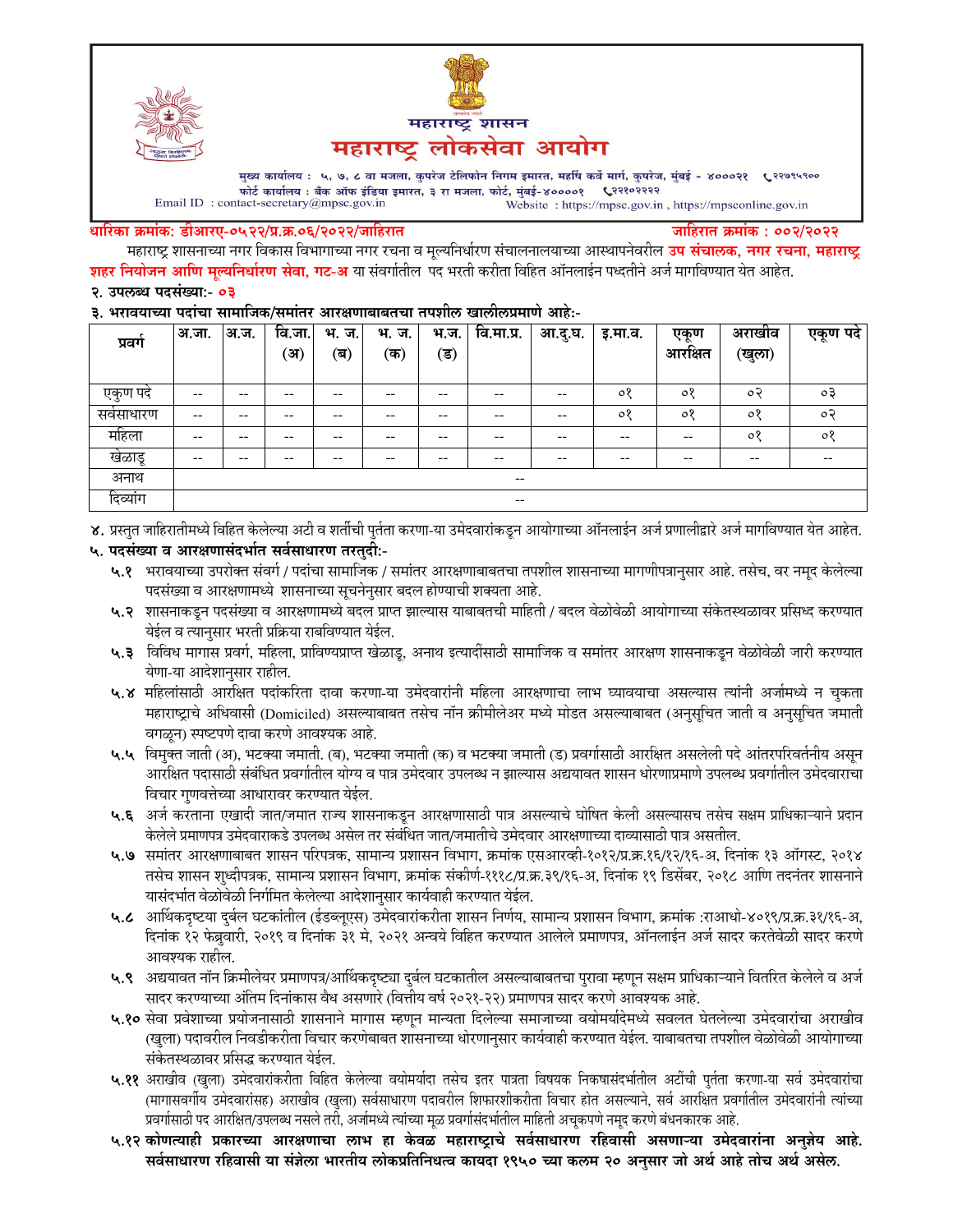- ५.१३ कोणत्याही प्रकारच्या आरक्षणाचा (सामाजिक अथवा समांतर) अथवा सोयी सवलतींचा दावा करणा-या उमेदवाराकडे संबंधित कायदा / नियम / आदेशानुसार विहित नमुन्यातील प्रस्तुत जाहिरातीस अनुसरुन अर्ज स्वीकारण्यासाठी विहित केलेल्या दिनांकापूर्वीचे वैध प्रमाणपत्र उपलब्ध असणे अनिवार्य आहे.
- ५.१४ सामाजिक व समांतर आरक्षणासंदर्भात विविध न्यायालयामध्ये दाखल न्यायप्रविष्ट प्रकरणी अंतिम निर्णयाच्या अधीन राहून पदभरतीची कार्यवाही करण्यात येईल.
- ५.१५ खेळाडू आरक्षण :-
	- ५.१५.१ शासन निर्णय, शालेय शिक्षण व क्रीडा विभाग, क्रमांक: राक्रीधो-२००२/प्र.क्र.६८/क्रीयुसे-२, दिनांक १ जुलै, २०१६, तसेच शासन शुध्दीपत्रक, शालेय शिक्षण व क्रीडा विभाग, क्रमांक:राक्रीधो-२००२/प्र.क.६८/क्रीयुसे-२, दिनांक १८ ऑगस्ट, २०१६, शुध्दीपत्रक क्रमांक:राक्रीधो-२००२/प्र.क्र.६८/क्रीयुसे-२, दिनांक ११ मार्च, २०१९ व शासन शुद्धिपत्रक, शालेय शिक्षण व क्रीडा विभाग, क्रमांक : राक्रीधो-२००२/प्र.क्र.६८/क्रीयसे-२, दिनांक २४ ऑक्टोबर, २०१९ आणि तदनंतर शासनाने यासंदर्भात वेळोवेळी निर्गमित केलेल्या आदेशानसार प्राविण्य प्राप्त खेळाडू आरक्षणासंदर्भात तसेच वयोमर्यादेतील सवलतीसंदर्भात कार्यवाही करण्यात येईल.
	- ५.१५.२ प्राविण्य प्राप्त खेळाडू व्यक्तींसाठी असलेल्या आरक्षणाचा दावा करणा-या उमेदवारांच्या बाबतीत क्रीडा विषयक विहित अर्हता धारण करीत असल्याबाबत सक्षम प्राधिका-याने प्रमाणित केलेले पात्र खेळाचे प्राविण्य प्रमाणपत्र पूर्व परीक्षेस अर्ज सादर करण्याच्या अंतिम दिनांकाचे किंवा तत्पूर्वीचे असणे बंधनकारक आहे.
	- ५.१५.३ खेळाचे प्राविण्य प्रमाणपत्र योग्य दर्जाचे असल्याबाबत तसेच तो खेळाडू उमेदवार खेळाडूसाठी आरक्षित पदावरील निवडीकरीता पात्र ठरतो, याविषयीच्या पडताळणीकरीता त्यांचे प्राविण्य प्रमाणपत्र संबंधित विभागीय उपसंचालक कार्यालयाकडे पूर्व परीक्षेस अर्ज सादर करण्याच्या दिनांकापूर्वीच सादर केलेले असणे बंधनकारक आहे. अन्यथा प्राविण्य प्राप्त खेळाडूसाठी आरक्षणाकरीता पात्र समजण्यात येणार नाही.
	- ५.१५.४ कागदपत्रे पडताळणी/मुलाखतीच्यावेळी खेळाडू उमेदवारांनी विहित अर्हता धारण करीत असल्याबाबत सक्षम प्राधिका-याने प्रमाणित केलेले प्राविण्य प्रमाणपत्र तसेच त्यांचे प्राविण्य प्रमाणपत्र योग्य असल्याबाबत तसेच खेळाडू कोणत्या संवर्गातील खेळाडूसाठी आरक्षित पदावरील निवडीकरीता पात्र ठरतो, याविषयीचा सक्षम प्राधिका-याने प्रदान केलेले प्राविण्य प्रमाणपत्र पडताळणीबाबतचा अहवाल सादर केला तरच उमेदवारांचा संबंधित संवर्गातील खेळाडूसाठी आरक्षित पदावर शिफारशी/नियुक्तीकरीता विचार करण्यात येईल.
	- ५.१५.५ एकापेक्षा जास्त खेळांची प्राविण्य प्रमाणपत्रे असणा-या खेळाडू उमेदवाराने एकाच वेळेस सर्व खेळांची प्राविण्य प्रमाणपत्रे प्रमाणित करण्याकरीता संबंधित उपसंचालक कार्यालयाकडे सादर करणे बंधनकारक आहे.

## ५.१६ दिव्यांग आरक्षण:-

- ५.१६.१ दिव्यांग व्यक्ती हक्क अधिनियम २०१६ च्या आधारे शासन निर्णय सामान्य प्रशासन विभाग, क्रमांक दिव्यांग २०१८/प्र.क्र.११४/१६ अ, दिनांक २९ मे, २०१९ तसेच यासंदर्भात शासनाकडून वेळोवेळी जारी करण्यात आलेल्या आदेशानुसार दिव्यांग व्यक्तींच्या आरक्षणासंदर्भात कार्यवाही करण्यात येईल.
- ५.१६.२ शासन निर्णय, नगर विकास विभाग, क्रमांक: संकीर्ण-५०२१/१०१/प्र.क्र.३९/नवि-२७, दिनांक ०२ मार्च, २०२१ अन्वये खालील दिव्यांग प्रवर्गातील व्यक्ती / उमेदवार सदर पदाकरीता अर्ज करण्यास पात्र आहेत:-

(?) Deaf, Hard Hearing, (?) One Arm, One Leg, Both Legs, One Arm One Leg, Cerebral Palsy, Leprosy Cured, Dwarfism, Acid Attack Victim, (3) Special Learning Disability ( $\angle$ ) Multiple Disabilities involving ( $\angle$ ) to ( $\frac{1}{2}$ )

- ५.१६.३ दिव्यांग व्यक्तींसाठी असलेली पदे भरावयाच्या एकृण पदसंख्येपैकी असतील.
- ५.१६.४ दिव्यांग व्यक्तींची संबंधित संवर्ग/पदाकरीता पात्रता शासनाकडून वेळोवेळी निर्गमित केलेल्या आदेशानुसार राहील.
- ५.**१६.५** दिव्यांग व्यक्तींसाठी आरक्षित पदांवर शिफारस करताना उमेदवार कोणत्या सामाजिक प्रवर्गातील आहे, याचा विचार न करता दिव्यांग गुणवत्ता क्रमांकानुसार त्यांची शिफारस करण्यात येईल.
- ५.१६.६ संबंधित दिव्यांगत्वाच्या प्रकारचे किमान ४०% दिव्यांगत्वाचे प्रमाणपत्र धारक उमेदवार / व्यक्ती आरक्षण तसेच नियमानुसार अनुज्ञेय सोयी / सवलतीसाठी पात्र असतील.
- ५.१६.७ लक्षणीय दिव्यांगत्व असलेले उमेदवार / व्यक्ती खालील सवलतींच्या दाव्यास पात्र असतील:-

(१) दिव्यांगत्वाचे प्रमाण किमान ४०% अथवा त्यापेक्षा जास्त असल्यास तसेच पद लक्षणीय दिव्यांग व्यक्तींसाठी आरक्षित असल्यास नियमानुसार अनुज्ञेय आरक्षण व इतर सोयी सवलती.

(२) दिव्यांगत्याचे प्रमाण किमान ४०% अथवा त्यापेक्षा जास्त असल्यास तसेच पद संबंधित दिव्यांग प्रकारासाठी सुनिश्चित केले असल्यास नियमानुसार अनुज्ञेय सायी सवलती

- ५.१६.८ लक्षणीय दिव्यांग व्यक्तींसाठी असलेल्या वयोमर्यादेचा अथवा इतर कोणत्याही प्रकारचा फायदा घेऊ इच्छिणा-या उमेदवारांनी शासन निर्णय, सार्वजनिक आरोग्य विभाग, क्रमांक अप्रकि-२०१८/प्र.क्र.४६/आरोग्य-६, दिनांक १४ सप्टेंबर, २०१८ मधील आदेशानुसार केंद्र शासनाच्या www.swavlambancard.gov.in अथवा SADM या संगणकीय प्रणालीदवारे वितरित करण्यात आलेले नवीन नमुन्यातील दिव्यांगत्वाचे प्रमाणपत्र सादर करणे अनिवार्य आहे.
- ५.१६.९ लक्षणीय दिव्यांगत्व असणा-या उमेदवारांना अर्जामध्ये नमूद केलेला दिव्यांगत्वाचा प्रकार / उप प्रकार बदलणे अनुज्ञेय नाही.

## ५.१७ अनाथ आरक्षण :-

- ५.१७.१ अनाथ व्यक्तींचे आरक्षण शासन निर्णय, महिला व बालविकास विभाग, क्रमांक: अनाथ-२०१८/प्र.क्र.१८२/का-०३, दिनांक २३ ऑगस्ट, २०२१ तसेच यासंदर्भात शासनाकडून वेळोवेळी जारी करण्यात येणा-या आदेशानुसार राहील.
- ५.१७.२ अनाथांसाठी आरक्षित पदावर गुणवत्तेनुसार निवड झालेल्या उमेदवारांचा समावेश उमेदवार ज्या सामाजिक प्रवर्गाचा आहे; त्या प्रवर्गातून करण्यात येईल.
- ५.१७.३ प्रस्तुत पदासाठी अर्जाद्वारे अनाथ आरक्षणाचा दावा केलेल्या उमेदवारांनी त्यांचेकडे सद्यस्थितीत उपलब्ध असलेले प्रमाणपत्र सादर करणे अनिवार्य आहे. तसेच दिनांक २३ ऑगस्ट, २०२१ रोजीच्या शासन निर्णयाद्वारे विहित करण्यात आलेल्या कार्यपद्धतीनुसार सुधारित नमुन्यातील अनाथ प्रमाणपत्र व महाराष्ट्र राज्याचे अधिवास प्रमाणपत्र आयोगाकडून निश्चित करण्यात येणाऱ्या विहित कालावधीत सादर करणे आवश्यक राहील. अन्यथा अनाथ आरक्षणाचा दावा विचारात घेतला जाणार नाही.

#### ६. वेतनश्रेणी :-

स्तर एस-२५ रुपये ७८,८००/- ते रुपये २,०९,२००/- अधिक नियमानुसार अनुज्ञेय भत्ते.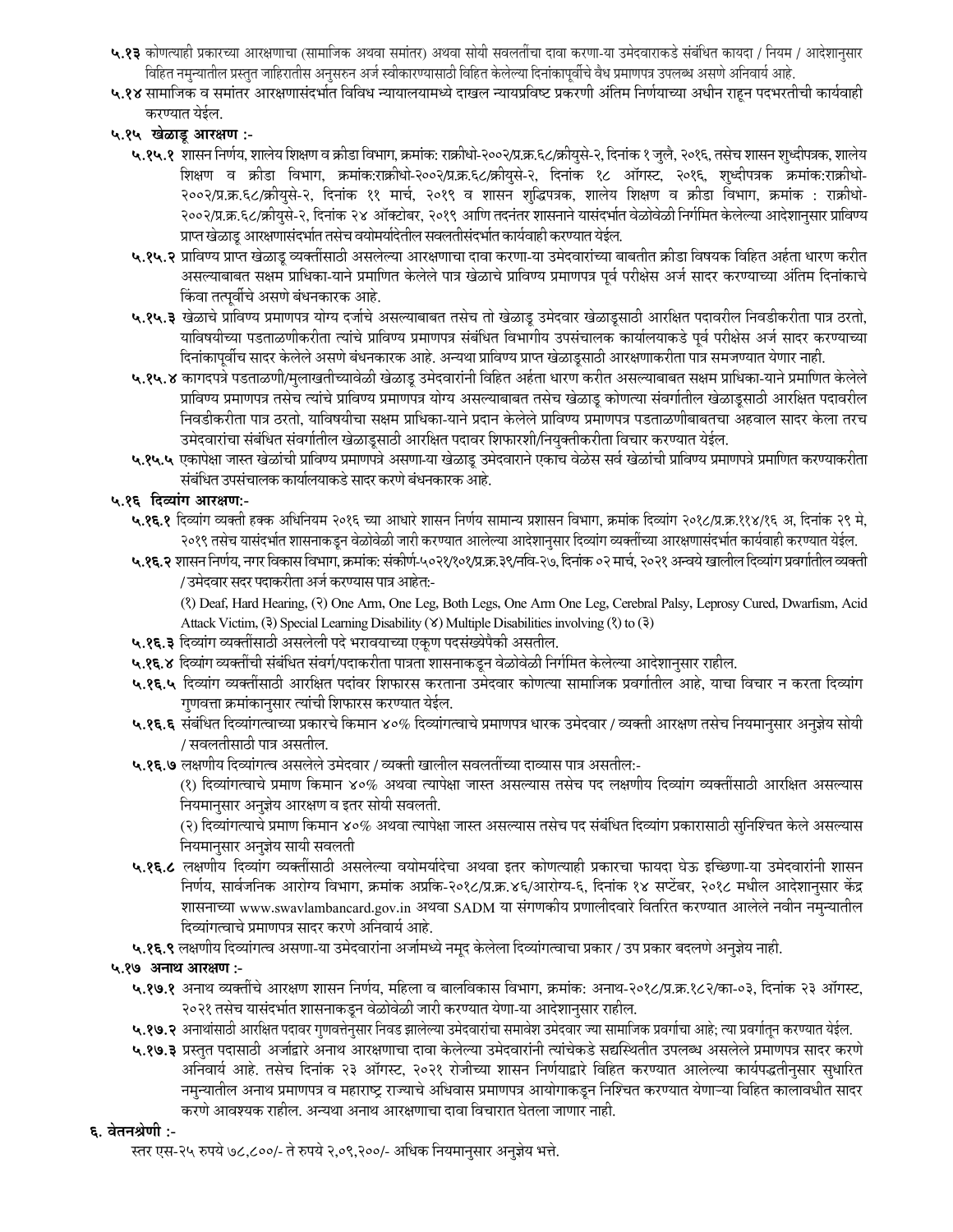७. पात्रता :-

#### ७.१ भारतीय नागरिकत्व

७.२ वयोमर्यादा :-

| वयामयादा | किमान      | कमाल वय            |            |                          |               |                            |               |          |  |
|----------|------------|--------------------|------------|--------------------------|---------------|----------------------------|---------------|----------|--|
| गणण्याचा | अमागास /   | अराखीव             | मागासवगीय/ | प्राविण्य प्राप्त खेळाडू |               | माजी सैनिक, आणिबाणी व      |               | दिव्यांग |  |
| दिनांक   | मागासवगीय/ | आ.दू.घ./<br>(खुला) |            |                          |               | अल्पसेवा राजदिष्ट अधिकारी  | उमेदवार       |          |  |
|          | आ. दु. घ.  |                    | अनाथ       | अराखीव                   | मागासवगोय/    | अराखीव                     | मागासवगीय/    |          |  |
|          |            |                    |            | (खुला)                   | आ.दु.घ./ अनाथ | (खुला)                     | आ.द्.घ./ अनाथ |          |  |
| १ म,     | १८         | ४५                 | 40         | ४५                       | ५०            | सैनिकी सेवेचा कालावधी अधिक |               | ४५       |  |
| २०२२     |            |                    |            |                          |               | ३ वर्ष                     |               |          |  |

७.२.१ महाराष्ट्र शासनाच्या सेवेतील कर्मचा-यांना उच्च वयोमर्यादा ५ वर्षापर्यन्त शिथीलक्षम राहील.

- ७.२.२ महाराष्ट्र शासनाच्या सेवेतील कर्मचारी, मागासवर्गीय उमेदवार, दिव्यांग आणि खेळाडू यांना असलेली वयोमर्यादेतील शिथिलतेची सवलत यापैकी कोणतेही अधिकत्तम असलेली एकच सवलत देय राहील.
- ७.२.३ असाधारण शैक्षणिक अर्हता किंवा अनुभव किंवा दोन्ही धारण करणाऱ्या उमेदवारांच्या बाबतीत उच्च वयोमर्यादा ५ वर्षापर्यनत शिथिलक्षम राहील. परंत. आयोगाच्या कार्यनियमावलीतील तरतुदीनुसार जेव्हा मूलाखतीसाठी पुरेसे उमेदवार प्राप्त होत नसतील, तेव्हाच सदर तरतुद विचारात घेतला जाईल.
- ७.२.४ अशा प्रत्येक प्रकरणी उपलब्ध उमेदवारांच्या उच्चतम शैक्षणिक अर्हतेच्या दोन स्तर उच्च शैक्षणिक अर्हताप्राप्त उमेदवारच वयोमर्यादेत सवलतीकरीता विचारात घेतले जातील.
- ७.२.५ अनुभवाच्या संदर्भात ज्या पदावरील किमान अनुभव मागितला असेल त्यापेक्षा वरिष्ठ पदावरील अनुभव वयोमर्यादा शिथिल करण्याकरीता विचारात घेतला जाईल.
- ७.२.६ शासन निर्णय, सामान्य प्रशासन विभाग, क्रमांक एसआरव्ही-२०२१/प्र.क्र.६१/कार्या-१२, दिनांक १७ डिसेंबर, २०२१ अनुसार दिनांक १ मार्च, २०२० ते दिनांक १७ डिसेंबर, २०२१ या कालावधीत वयाधिक ठरणारे उमेदवार अर्ज करण्यास पात्र असतील.

# ८. शैक्षणिक अर्हता आणि अनभव:-

- ८.१ शैक्षणिक अर्हता (एक) Master's Degree in Town Planning or City Planning or Town and Country Planning or Urban Planning or Regional Planning or Environmental Planning including specialization if any, in Traffic and Transportation Planning or Housing of Institution recognized by Governemnt obtained after securing a Degree in Civil Engineering or Architecture or Urban or Town Planning; OR
	- (दोन) Post Graduate Diploma in Urban Planning or Town Planning or Town and Country Planning or Traffic and Transportation Planning or Urban Design or Environmental Planning from the School of Planning and Architecture, New Delhi or any other Statutory University or Recognised Institution, obtained after securing a Degree in Civil Engineering or Architecture or Urban or Town Planning; OR
	- (तीन) Associate Membership of Institute of Town Planners, India, New Delhi obtained by passing the Examination conducted by Institute of Town Planners, India, New Delhi, obtained after securing a Degree in Civil Engineering or Architecture; OR
	- (चार) Any other Post-Graduate qualification deemed to be equivalent thereto by the Government in Town Planning after securiong a Degree in Civil Engineering or Architechture or Urban or Town Planning. **And Thereafter**
- ८.२ अनुभव:- Have experience not less than five years in Town Planning or Town Planning and Valuation of Lands and Buildings in a post not below the rank of Town Planner or equivalent post in Government or Semi-Government organizations after obtaining the above qualification:

## ८.३ शैक्षणिक अर्हता व अनुभवाचा कालावधी गणना करण्याचा दिनांक:-

- ८.३.१ प्रस्तुत जाहिरातीस अनुसरुन अर्ज सादर करण्यासाठी विहित केलेल्या अंतिम दिनांकास संबंधित शैक्षणिक अर्हता धारण करणे आवश्यक आहे.
- ८.३.२ अनुभवाच्या कालावधीची गणना प्रस्तुत जाहिरातीस अनुसरुन अर्ज सादर करण्याकरीता विहित केलेल्या अंतिम दिनांकास करण्यात येईल.

# ८.४ अनुभवाच्या दाव्यांबाबत:-

- ८.४.१ शासन पत्र, नगर विकास विभाग, क्रमांक:-नियुक्ती-११२१/प्र.क्र.१८३/नवि-२७, दिनांक १२ जानेवारी, २०२२ अन्वये उपरोक्त ८.२ मध्ये नमूद आवश्यक अनुभव - नगर रचनाकार, गट-अ (६ व्या वेतन आयोगानुसार वेतन श्रेणी रुपये १५,६००-३९,१००, ग्रेड पे रु. ५,४००) (७ व्या वेतन आयोगानुसार S-२०: ५६,१००-१,७७,५००) या वेतनश्रेणी पेक्षा कमी वेतनश्रेणी नसेल अशी वेतनश्रेणी असलेल्या पदावरील नगर रचना व जमिन अथवा इमारतीचे मुल्यांकन या विषयांमधील ५ वर्षांपेक्षा कमी नसेल एवढा प्रत्यक्ष अनुभव ग्राह्य धरण्यात येईल.
- ८.४.२ आयोगाच्या ऑनलाईन अर्ज प्रणालीद्वारे विविध स्वरुपाचे दावे करताना अथवा दावे अद्ययावत करताना प्रस्तुत जाहिरातीस अनुसरुन अनुभवाच्या दाव्यांनुसार पात्र होण्यासाठी उमेदवाराने Nature of Job - Town Planning / Town Planning and Valuation of Lands and Buildings / Town Planner / Town Planner and Valuation of Lands and Buildings / Assistant Director-Town Planner / Assistant Director- Town Planning and Valuation of Lands and Buildings असे नमूद करणे अनिवार्य आहे. त्याशिवाय, ऑनलाईन अर्ज प्रणालीद्वारे अर्ज स्वीकृत होऊ शकणार नाही.
- ९. कर्तव्ये व जबाबदा-या:- प्रस्तुत पदाच्या कर्तव्ये व जबाबदा-या याबाबतचा तपशील आयोगाच्या https://mpsc.gov.in या संकेतस्थळावर उपलब्ध आहे.

# १०. निवडप्रकिया:-

१०.१ प्रस्तूत जाहिरातीमध्ये नमुद केलेली शैक्षणिक अर्हता, अनुभव इत्यादी अर्हता किमान असून, किमान अर्हता धारण केली म्हणून उमेदवार मुलाखतीस बोलाविण्याकरिता पात्र असणार नाही.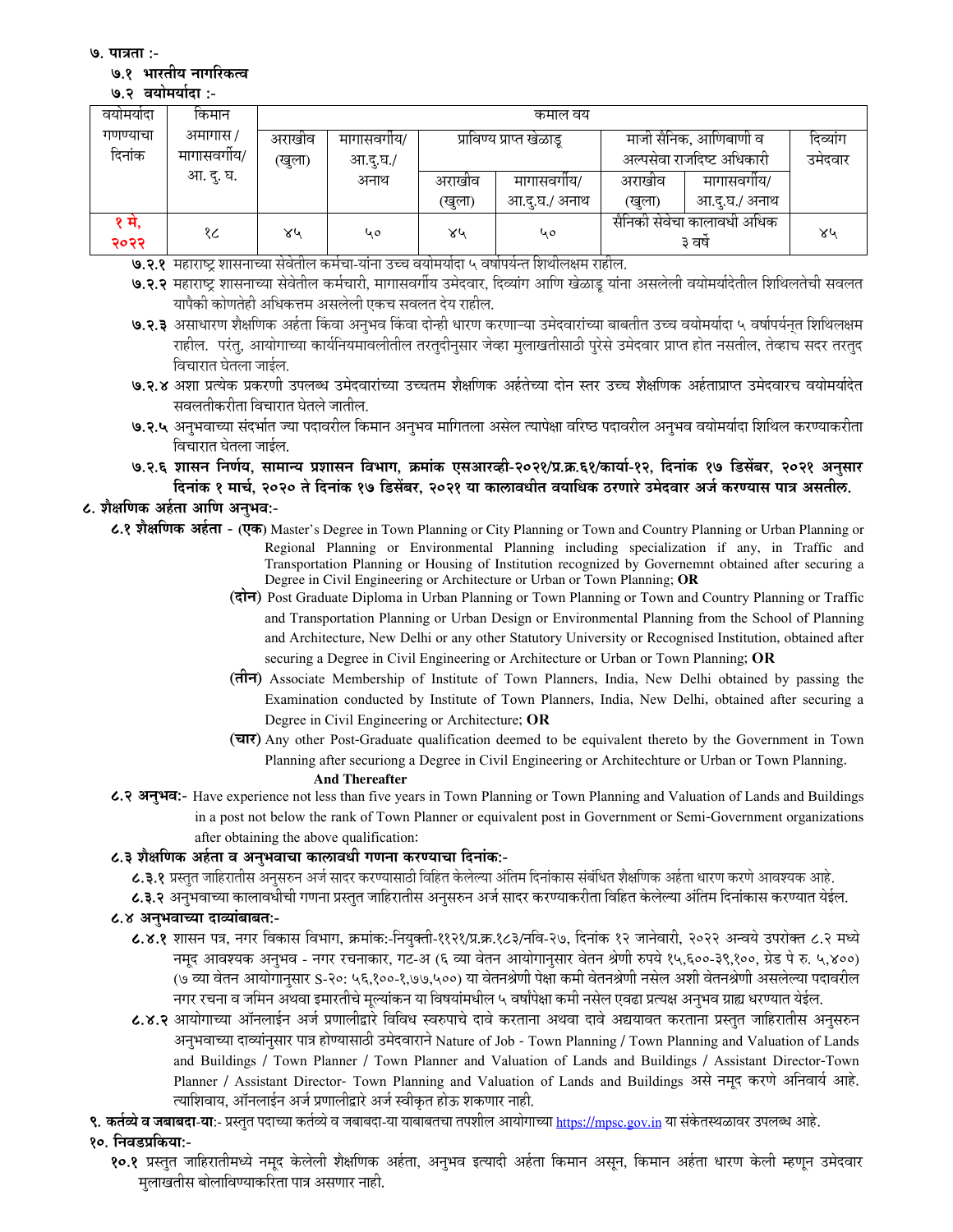- १०.२ जाहिरातीस अनुसरून प्राप्त अर्जाची संख्या आयोगाच्या कार्यनियमावलीतील तरतुदीनुसार वाजवी प्रमाणापेक्षा जास्त असेल आणि अर्ज सादर केलेल्या सर्व पात्र उमेदवारांच्या मुलाखती घेणे सोयीस्कर नसल्यास मुलाखतीसाठी उमेदवारांची संख्या मर्यादित करण्याच्या दृष्टीने जाहिरातीमध्ये नमूद शैक्षणिक अर्हता आणि/अथवा अनुभव यापेक्षा अधिक शैक्षणिक अर्हता/अनुभव किंवा अन्य योग्य निकष यांच्या आधारे अथवा चाळणी परीक्षेद्वारे मुलाखतीस पात्र उमेदवारांची संख्या मर्यादित करण्यात येईल.
- १०.३ चाळणी परीक्षा घेण्याचे निश्चित झाल्यास, अर्हता आणि / अथवा अनुभव शिथिल केला जाणार नाही.

१०.४ चाळणी परिक्षेचा अभ्यासक्रम, परीक्षेचे माध्यम व इतर बाबी (लागू असल्यास) आयोगाच्या संकेतस्थळावर प्रसिध्द करण्यात येतील.

- १०.५ चाळणी परीक्षा घेतल्यास चाळणी परीक्षेचे गुण व मुलाखतीचे गुण एकत्रितरित्या विचारात घेऊन तर चाळणी परीक्षा न झाल्यास केवळ मुलाखतीच्या गुणांच्या आधारे उमेदवाराची शिफारस करण्यात येईल.
- १०.६ मुलाखतीमध्ये किमान ४१% व त्यापेक्षा जास्त गुण मिळविणाऱ्या उमेदवारांचाच शिफारशीसाठी विचार केला जाईल.
- १०.७ सेवा भरतीची संपूर्ण निवड प्रक्रिया उप संचालक, नगर रचना, गट-अ (सेवाप्रवेश नियम) २०११ अथवा तद्नंतर शासनाकडून वेळोवेळी करण्यात येणा-या सुधारणा तसेच आयोगाकडून वेळोवेळी सुधारण्यात येणा-या कार्यनियमावलीतील तरतुदीनुसार राबविण्यात येईल.

## ११. अर्ज करण्याची पध्दत:-

# ११.१ अर्ज सादर करण्याचे टप्पे:-

- ११.१.१ आयोगाच्या ऑनलाईन अर्ज प्रणालीवर यापुर्वी विहित पध्दतीने नोंदणी केली नसल्यास नोंदणी करुन खाते (Profile) तयार करणे.
- ११.१.२ खाते तयार केलेले असल्यास व ते अदययावत करण्याची आवश्यकता असल्यास अद्ययावत करणे.
- ११.१.३ विहित कालावधीत तसेच विहित पध्दतीने आवश्यक कागदपत्रे अपलोड करून अर्ज सादर करणे.
- ११.१.४ परीक्षा शुल्काचा भरणा विहित पध्दतीने करणे.

# ११.२ विहित प्रमाणपत्र/कागदपत्रे अपलोड करणे:-

११.२.१ प्रोफाईलद्वारे केलेल्या विविध दाव्यांच्या अनुषंगाने उमेदवाराची पात्रता अजमावल्यानंतर (Check eligibility) उमेदवार जाहिरातीनुसार पात्र ठरत असल्यास अर्ज सादर करताना खालील कागदपत्रे/प्रमाणपत्रे (लागू असलेली) अपलोड करावी लागतील:-

|                             |                                                                                                   | फाईल       | किमान फाईल | कमाल फाईल |
|-----------------------------|---------------------------------------------------------------------------------------------------|------------|------------|-----------|
| अ. क्र.                     | प्रमाणपत्र/कागदपत्र                                                                               | फॉर्मेट    | साईज (KB)  | साईज (KB) |
| १                           | अर्जातील नावाचा पुरावा (एस.एस.सी. अथवा तत्सम शैक्षणिक अर्हता)                                     | <b>PDF</b> | 40         | 400       |
| २                           | वयाचा पुरावा                                                                                      | <b>PDF</b> | 40         | 400       |
| ३                           | शैक्षणिक अर्हता इत्यादीचा पुरावा                                                                  | <b>PDF</b> | 40         | 400       |
| $\chi$                      | सामाजिकदृष्टया मागासवर्गीय असल्याबाबतचा पुरावा                                                    | <b>PDF</b> | 40         | 400       |
| $\mathcal{L}_{\mathcal{A}}$ | आर्थिकदृष्टया दुर्बल घटकातील असल्याबाबतचा पुरावा                                                  | <b>PDF</b> | 40         | 400       |
| ξ                           | अद्ययावत नॉन-क्रिमीलेयर प्रमाणपत्र                                                                | <b>PDF</b> | 40         | 400       |
| وا                          | पात्र दिव्यांग व्यक्ती असल्याचा पुरावा                                                            | <b>PDF</b> | 40         | 400       |
| $\epsilon$                  | पात्र माजी सैनिक असल्याचा पुरावा                                                                  | <b>PDF</b> | 40         | 400       |
| ९                           | अनाथ आरक्षणाकरीता पात्र असल्याचा पुरावा                                                           | <b>PDF</b> | 40         | 400       |
| १०                          | खेळाडू आरक्षणाकरीता पात्र असल्याचा पुरावा                                                         | <b>PDF</b> | 40         | 400       |
| ११                          | अराखीव माहिला, खेळाडू, दिव्यांग, माजी सैनिक आरक्षणाचा दावा असल्यास                                | <b>PDF</b> | 40         | 400       |
|                             | अधिवास प्रमाणपत्र                                                                                 |            |            |           |
| १२                          | एस.एस.सी. नावात बदल झाल्याचा पुरावा                                                               | <b>PDF</b> | 40         | 400       |
| १३                          | मराठी भाषेचे ज्ञान असल्याचा पुरावा                                                                | <b>PDF</b> | 40         | 400       |
| १४                          | लहान कुटुंबाचे प्रतिज्ञापन                                                                        | <b>PDF</b> | 40         | 400       |
| १५                          | अनुभवाचा पुरावा                                                                                   | <b>PDF</b> | 40         | 400       |
| १६                          | राज्य शासकीय कर्मचारी यांच्याकरीता वयोमर्यादेतील सवलतीचा दावा असल्यास<br>सादर करावयाचे प्रमाणपत्र | <b>PDF</b> | ५०         | 400       |

- ११.२.२ उपरोक्त प्रमाणपत्र/कागदपत्रे आयोगाच्या संकेतस्थळावरील 'उमेदवारांना सर्वसाधारण सूचना' प्रकरण क्रमांक चार मध्ये नमूद केल्याप्रमाणे असणे अनिवार्य आहे.
- ११.२.३ संबंधित जाहिरातीस अनुसरुन विहित निकष/पात्रता तसेच प्रोफाईलमधील दाव्यांच्या अनुषंगाने प्रमाणपत्रे/कागदपत्रे अपलोड करावी लागतील. प्रोफाईलमधील विविध दाव्यांच्या अनुषंगाने अपलोड करावयाची संबधित कागदपत्रे प्रणालीद्वारे अर्ज सादर करताना प्रदर्शित होतील.
- ११.२.४ पात्रतेसंदर्भातील विविध दाव्यांच्या अनुषंगाने प्रमाणपत्रे/कागदपत्रे अपलोड केल्याशिवाय अर्ज सादर करता येणार नाही.

## ११.३ सर्वसाधारण :-

- (एक) अर्ज आयोगाच्या ऑनलाईन अर्ज प्रणालीद्वारे फक्त ऑनलाईन पद्धतीने स्वीकारण्यात येतील.
- (**दोन**) अर्ज सादर करण्याकरीता संकेतस्थळ :- <u>https://mpsconline.gov.in</u>
- (तीन) ऑनलाईन पद्धतीने अर्ज सादर करण्याच्या सविस्तर सूचना आयोगाच्या https://mpsconline.gov.in तसेच https://mpsc.gov.in या संकेतस्थळावर उपलब्ध आहेत.
- (चार) आयोगास अर्ज सादर केल्यानंतर विहित मुदतीत परीक्षा शुल्क भरल्याशिवाय अर्ज विचारात घेतला जाणार नाही.
- ११.४ अर्ज सादर करण्याचा कालावधीः-

दिनांक ३१ जानेवारी, २०२२ रोजी १४.०० वाजल्यापासून दिनांक २१ फेब्रुवारी, २०२२ रोजी २३.५९ वाजेपर्यंत.